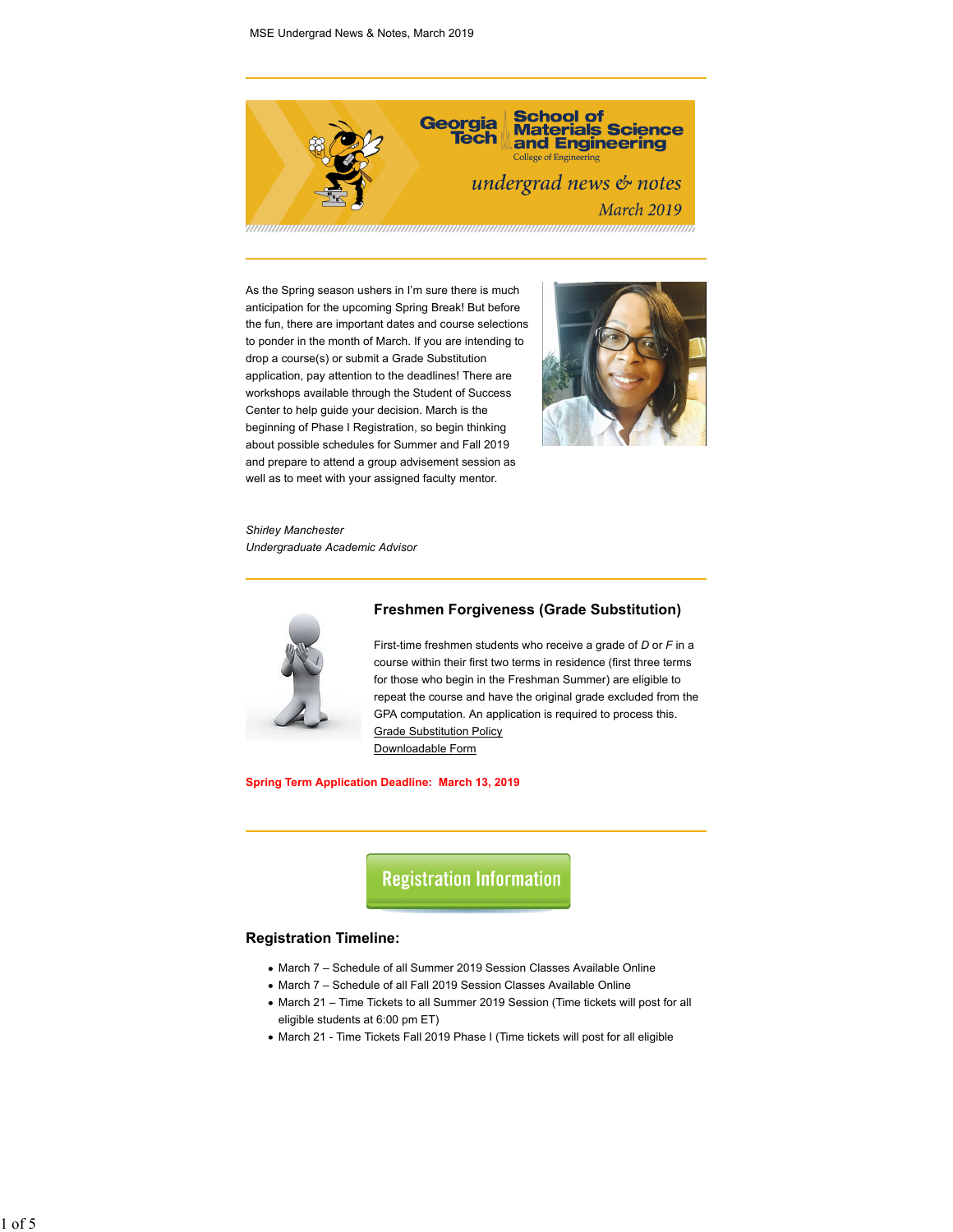students at 6:00 pm ET)

- March 25 May 17 Registration all Summer 2019 Session (Current students Registration ends at 4:00 ET)
- March 25 May 17 Phase 1 Registration Fall 2019 (Current students Registration ends at 4:00 pm ET)

# **Important Deadlines:**

- March 13 Withdrawal Deadline (Last day to drop individual courses or to withdraw from school with "W" grades in all courses for Spring semester 2019 by 4:00pm ET)
- March 13 Grade Substitution Deadline (Last day to apply for grade substitution)
- March 13 Grade Mode Deadline (Last day to change grade mode from letter grade to pass/fail and vice versa. No changes to audit mode permitted after last day of registration)
- March 18 22 Spring Break



# **Applying to Graduate School Workshop**

Make your application rise to the top of the stack. Discover what schools look for when selecting graduate students. Learn how to put together a competitive application and how to write an effective admissions essay. Get information about applying for graduate fellowships.



Enjoy lunch while we answer all your questions!

*Come to the workshop even if you don't plan to apply until next year or the year after; it's good to get this information early!*

#### *Tuesday March 5, 11:00 – Noon, Love Building, Room 299*

# **Looking for a Reputable GRE/GMAT Prep Workshop?**

Success Prep is an Atlanta based prep company preparing students for the GRE & GMAT exam. Sessions are conveniently held at Georgia Tech by a Tech alum.

GRE Prep Class - April & June, five weeks classes

GMAT Prep Class - April & June , five week classes

Register today!

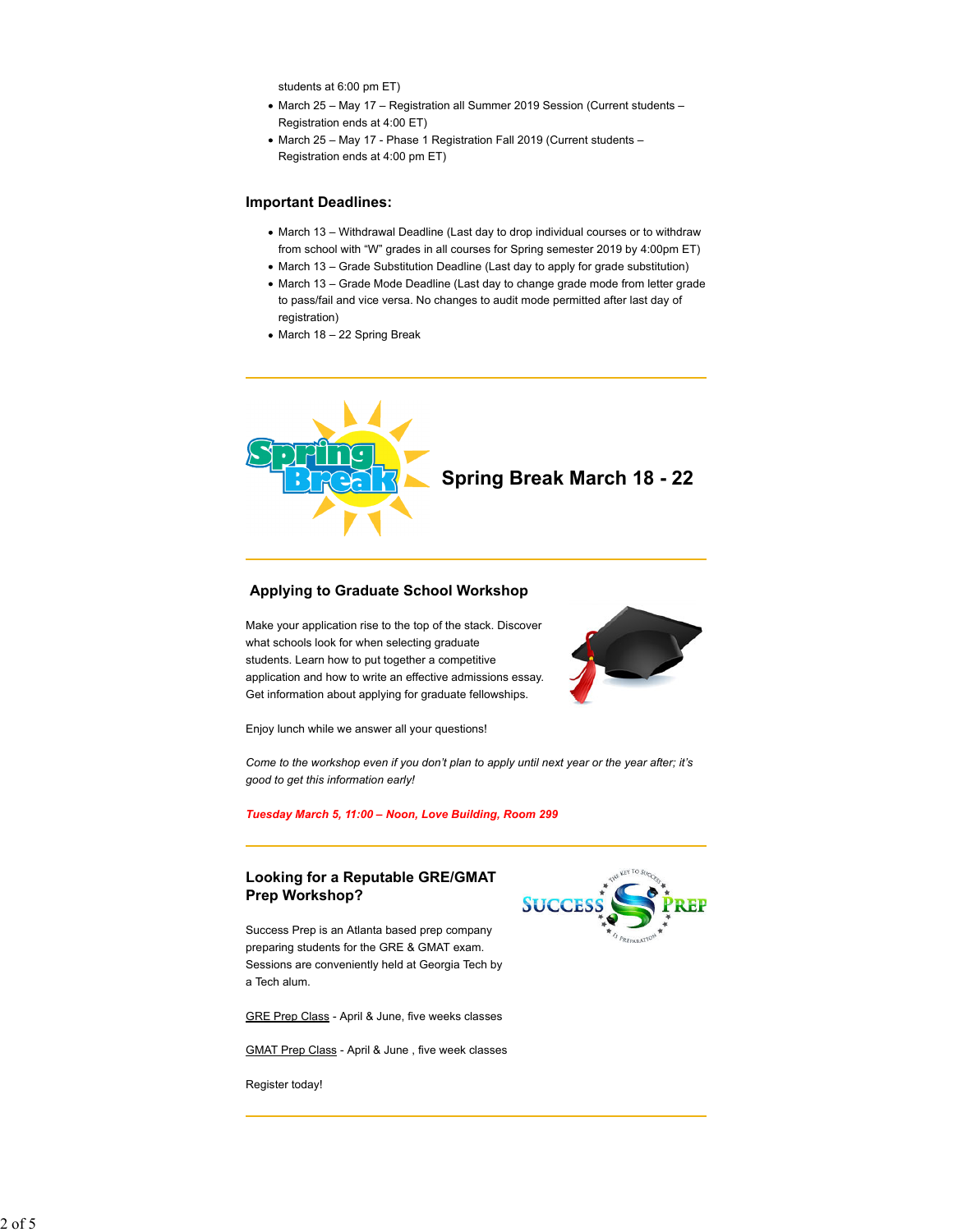

#### **Upcoming Student Success Workshops**

# **"To Drop or Not"**

Thursday, March 7, 11:00 – 11:45 Clough Building. Room 423 Register here

#### **Reboot for Academic Success Session**

Wed. March 27 – April 17, 6:00 -7:00 Clough Room 125 Register here

# **Preparing for Final Exams**

April 16, 3:00 - 4:00 Clough Room 325

**Other resources found around Georgia Tech but not directly associated with the Center for Academic Success.**

The Communication Center **Plus Tutoring Sessions** 



 **Deadline March 5, 2019**

The Gilman Scholarship offers up to \$5,000 in funding for Federal Pell Grant recipients to study abroad. Preference is given to underrepresented (i.e.: STEM) students in study abroad. Students are highly encouraged to apply for the Gilman for the term they wish to study abroad. For more information click here or email Ashlee Flinn

# **MSE Ethics Requirement**

There is an Ethics Requirement for the MSE degree. These course options are different than the GT Ethics course options shown in the GT catalog.



SENIORS, please check your Degree Works page via Buzzport to verify you have met this requirement. If not, and you're planning to graduate in the fall, you will need to pick up a course in the next registration period and before the end of Phase II registration.

The MSE Ethics course options are listed in your Degree Works page under Core Area "F." They are as follows CS 4001, CS 4002, PHIL 3105, PHIL 3109, PHIL 31 27, PHIL 4176, HTS 1084, HTS 3032, INTA 2030, LCC 3318 or PUBP 3600.

Courses HTS 2084, HTS 3032, INTA 2030 & PUBP 3600 can be used to satisfy multiple requirements such as Social Science/Humanities Electives/MSE Ethics.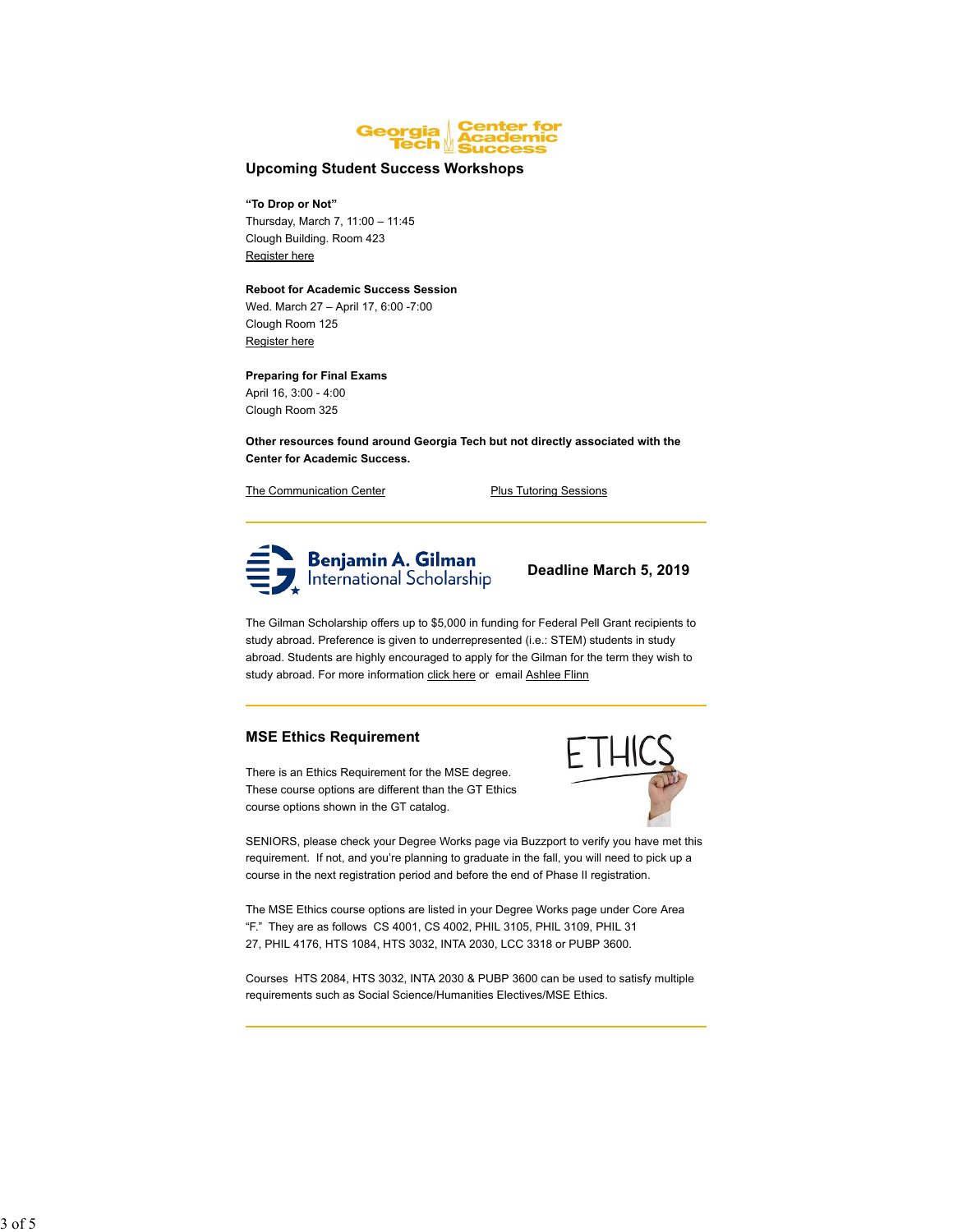

Drop-in tutoring on the 3rd floor Love Atrium for the following MSE Courses:

- · MSE 2001 Ian Campbell, Justin Chu, Alex Yang
- MSE 3001 Justin Chu
- · MSE 3015 Ian Campbell, Justin Chu, Alex Yang
- MSE 3025 Ian Campbell, Justin Chu
- $\bullet$  MSE 3210 Justin Chu

| Mon.                                                                                                             | Tues.                                                                    | Wed.                                                              | Thurs.                                                        | Fri.                                                                             |
|------------------------------------------------------------------------------------------------------------------|--------------------------------------------------------------------------|-------------------------------------------------------------------|---------------------------------------------------------------|----------------------------------------------------------------------------------|
| Justin Chu:<br>$4:00p - 6:00p$<br>Alex Yang:<br>$4:30p - 8:00p$                                                  | <b>Ian Campbell:</b><br>$4:30p - 5:45p$<br>Alex Yang:<br>4:30p - 7:00p   | Ian Campbell:<br>$4:00p - 5:45p$<br>Alex Yang:<br>$5:30p - 8:00p$ | Justin Chu:<br>$4:00p - 8:00p$<br>Alex Yang:<br>4:30p - 7:00p | <b>Ian Campbell:</b><br>$4:00p - 6:00p$<br><b>Justin Chu:</b><br>$4:00p - 8:00p$ |
| Got Questions? Please contact the tutors directly:<br><b>Ian Campbell</b><br><b>Justin Chu</b><br>Alex Yang<br>÷ | icampbell37@gatech.edu<br>justinpchu@gatech.edu<br>zijianalex@gatech.edu |                                                                   |                                                               |                                                                                  |



*Academic Support Resources*

*Campus Resources*

*Study Tips*

Undergraduate Student Handbook

Tutoring Services Community Service Information Library Resources

Counseling Services

# **Support Corner**

Resources are available if you or a peer is in need of support outside of academics.



The GT Counseling Center , located in the Flag Building, the GT Counseling Center welcomes walk-ins from 8am to 5pm.

After hours, contact the GT Police Department at 404.894.2500 and ask to speak with an on-call counselor.

The Office of the VP-Dean of Students offers a referral resource for concerns about a fellow student or if you need assistance yourself.